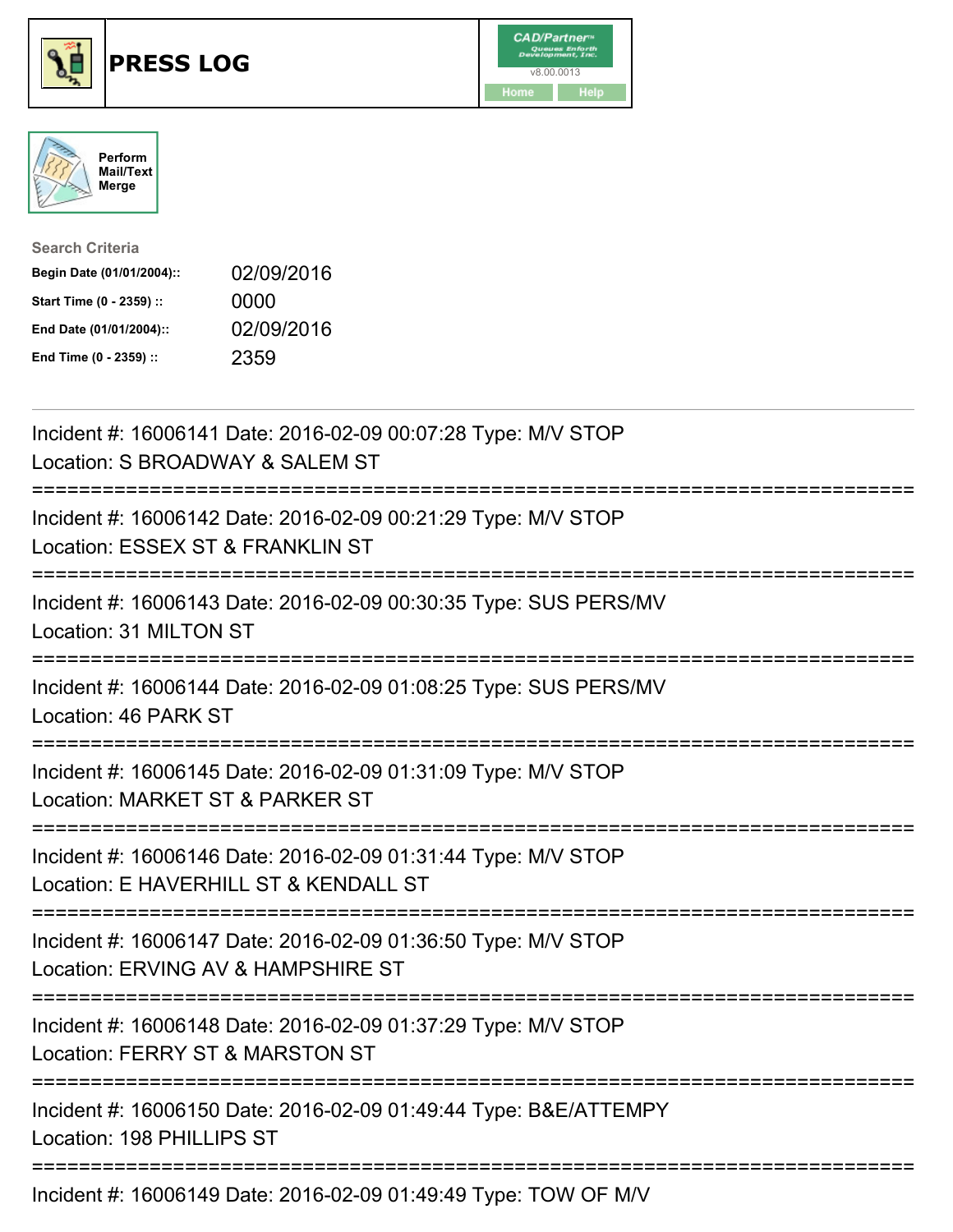Location: 90 LOWELL ST =========================================================================== Incident #: 16006151 Date: 2016-02-09 02:05:07 Type: M/V STOP Location: 700 ESSEX ST =========================================================================== Incident #: 16006152 Date: 2016-02-09 02:14:00 Type: M/V STOP Location: HAVERHILL ST & WEST ST =========================================================================== Incident #: 16006153 Date: 2016-02-09 02:17:14 Type: M/V STOP Location: GROTON ST & S BROADWAY =========================================================================== Incident #: 16006154 Date: 2016-02-09 02:39:46 Type: TOW OF M/V Location: 9O LOWELL ST ======================= Incident #: 16006155 Date: 2016-02-09 02:51:22 Type: B&E/PAST Location: J&C COMMUNICATION / 521 BROADWAY =========================================================================== Incident #: 16006156 Date: 2016-02-09 03:20:16 Type: RECOV/STOL/MV Location: 18 DIAMOND ST =========================================================================== Incident #: 16006157 Date: 2016-02-09 03:31:58 Type: TOW OF M/V Location: 90 LOWELL ST =========================================================================== Incident #: 16006158 Date: 2016-02-09 03:33:41 Type: FIGHT Location: 18 WINTHROP AV FL 1 REAR =========================================================================== Incident #: 16006159 Date: 2016-02-09 04:25:51 Type: ALARM/BURG Location: 305 S BROADWAY =========================================================================== Incident #: 16006160 Date: 2016-02-09 04:48:55 Type: M/V STOP Location: INMAN ST & S BROADWAY =========================================================================== Incident #: 16006161 Date: 2016-02-09 04:59:48 Type: ALARMS Location: 431 ESSEX ST =========================================================================== Incident #: 16006162 Date: 2016-02-09 05:29:44 Type: ALARMS Location: 132 S UNION ST =========================================================================== Incident #: 16006163 Date: 2016-02-09 06:33:15 Type: MEDIC SUPPORT Location: 9 WARREN ST ===========================================================================

Incident #: 16006164 Date: 2016-02-09 07:04:46 Type: M/V STOP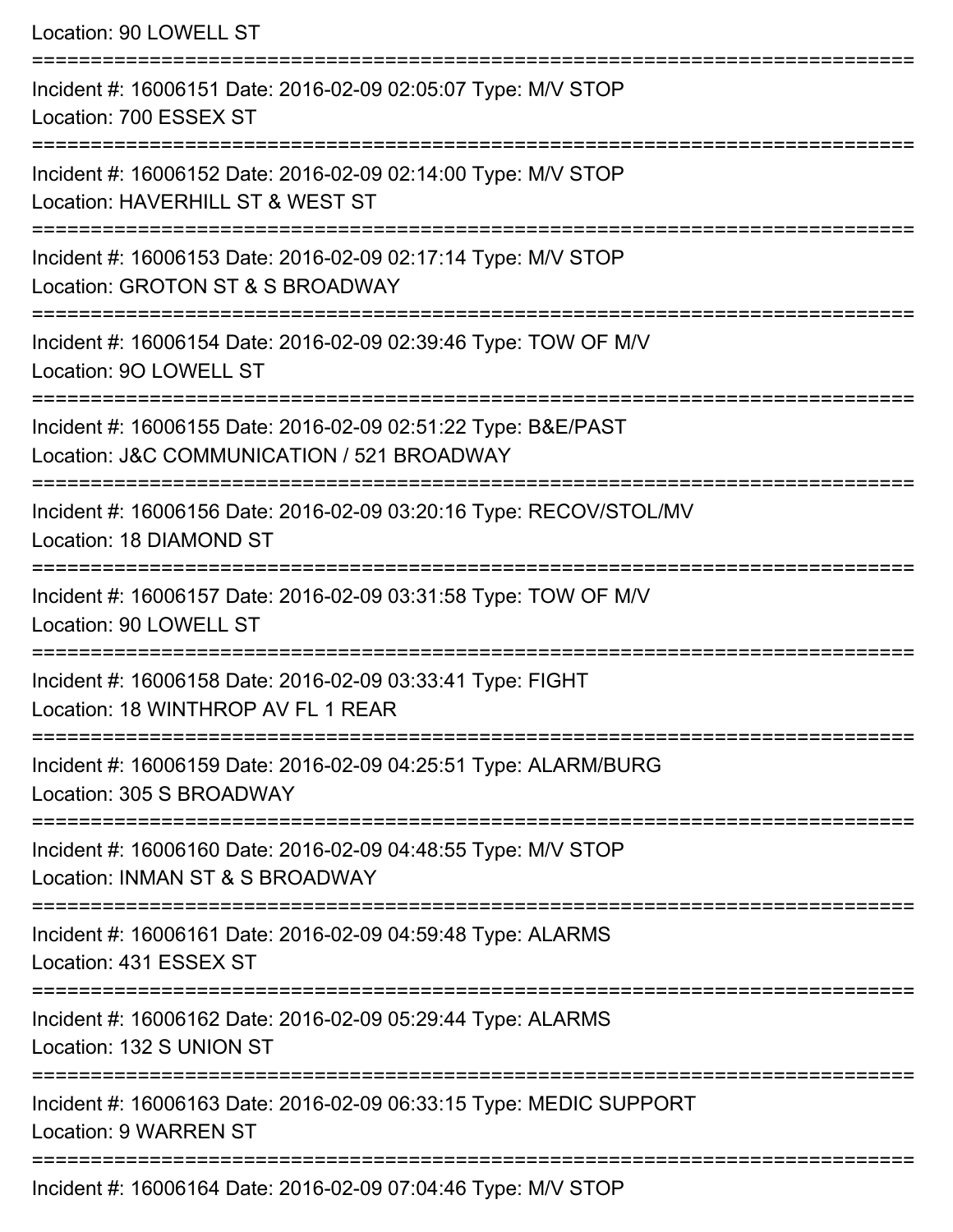| Incident #: 16006165 Date: 2016-02-09 07:08:55 Type: B&E/PAST<br>Location: 30 ALDER ST                        |
|---------------------------------------------------------------------------------------------------------------|
| Incident #: 16006166 Date: 2016-02-09 07:12:26 Type: AUTO ACC/NO PI<br>Location: E HAVERHILL ST & PROSPECT ST |
| Incident #: 16006167 Date: 2016-02-09 07:18:06 Type: ALARMS<br>Location: ESPERANZA ACADEMY / 198 GARDEN ST    |
| Incident #: 16006168 Date: 2016-02-09 07:25:13 Type: M/V STOP<br>Location: COMMON ST & UNION ST               |
| Incident #: 16006169 Date: 2016-02-09 07:27:58 Type: M/V STOP<br>Location: BEACON ST & MT VERNON ST           |
| Incident #: 16006170 Date: 2016-02-09 07:31:38 Type: PARK & WALK<br>Location: BROADWAY                        |
| Incident #: 16006171 Date: 2016-02-09 07:33:43 Type: M/V STOP<br>Location: BROADWAY & TREMONT ST              |
| Incident #: 16006172 Date: 2016-02-09 07:37:11 Type: M/V STOP<br>Location: ALLEN ST & GENERAL ST              |
| Incident #: 16006173 Date: 2016-02-09 07:40:45 Type: M/V STOP<br>Location: CANAL ST & MARSTON ST              |
| Incident #: 16006174 Date: 2016-02-09 07:58:33 Type: M/V STOP<br>Location: AMESBURY ST & LOWELL ST            |
| Incident #: 16006175 Date: 2016-02-09 08:04:56 Type: M/V STOP<br>Location: BROADWAY & HAVERHILL ST            |
| Incident #: 16006176 Date: 2016-02-09 08:06:17 Type: SUS PERS/MV<br>Location: 36 SPRINGFIELD ST               |
| Incident #: 16006177 Date: 2016-02-09 08:32:57 Type: M/V STOP<br>Location: S BROADWAY & SALEM ST              |
| Incident #: 16006178 Date: 2016-02-09 08:48:00 Type: NOTIFICATION                                             |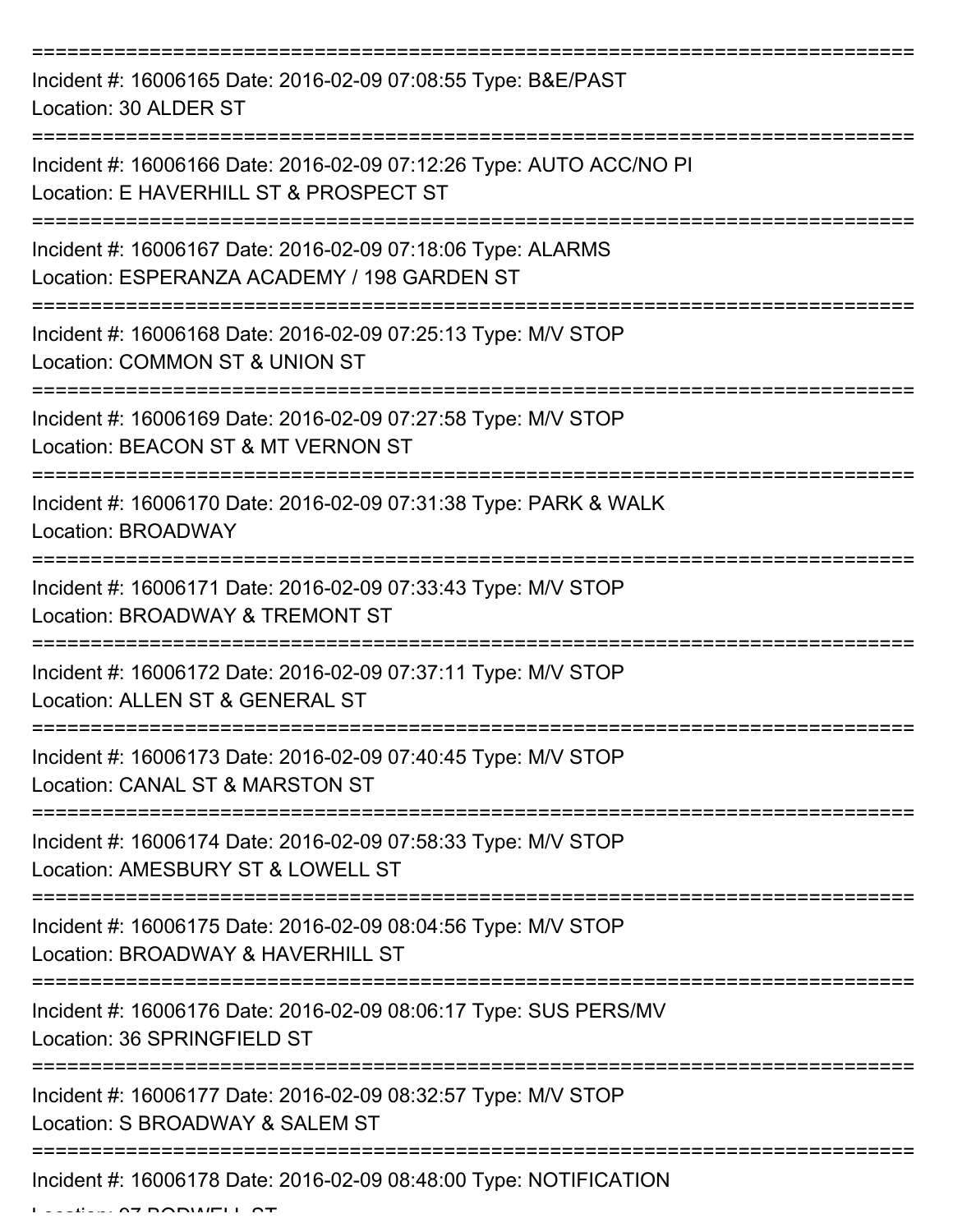| Incident #: 16006179 Date: 2016-02-09 08:50:54 Type: ALARMS<br>Location: DON PEDRO RESTAURANT / 118 S UNION ST |
|----------------------------------------------------------------------------------------------------------------|
| Incident #: 16006180 Date: 2016-02-09 08:51:55 Type: ALARMS<br>Location: 250 CANAL ST                          |
| Incident #: 16006181 Date: 2016-02-09 08:52:23 Type: SUICIDE ATTEMPT<br>Location: 119 FOSTER ST FL 1           |
| Incident #: 16006182 Date: 2016-02-09 08:58:34 Type: AUTO ACC/NO PI<br>Location: 490 HAMPSHIRE ST              |
| Incident #: 16006183 Date: 2016-02-09 09:23:42 Type: AUTO ACC/NO PI<br>Location: SUMMER ST & UNION ST          |
| Incident #: 16006184 Date: 2016-02-09 09:29:16 Type: STOL/MV/PAS<br>Location: 12 CYPRESS ST                    |
| Incident #: 16006185 Date: 2016-02-09 09:30:29 Type: RECOV/STOL/MV<br>Location: 570 S UNION ST                 |
| Incident #: 16006186 Date: 2016-02-09 09:32:47 Type: M/V STOP<br>Location: S CANAL ST                          |
| Incident #: 16006187 Date: 2016-02-09 09:35:48 Type: TOW OF M/V<br>Location: 50 BROADWAY                       |
| Incident #: 16006189 Date: 2016-02-09 09:37:06 Type: AUTO ACC/NO PI<br>Location: CARVER ST & MERRIMACK ST      |
| Incident #: 16006188 Date: 2016-02-09 09:37:21 Type: HIT & RUN M/V<br>Location: MARGIN ST & MELVIN ST          |
| Incident #: 16006190 Date: 2016-02-09 09:42:01 Type: M/V STOP<br>Location: JACKSON ST & SUMMER ST              |
| Incident #: 16006191 Date: 2016-02-09 09:42:53 Type: M/V STOP<br>Location: 94 MARKET ST                        |
| Incident #: 16006192 Date: 2016-02-09 09:44:13 Type: AUTO ACC/NO PI                                            |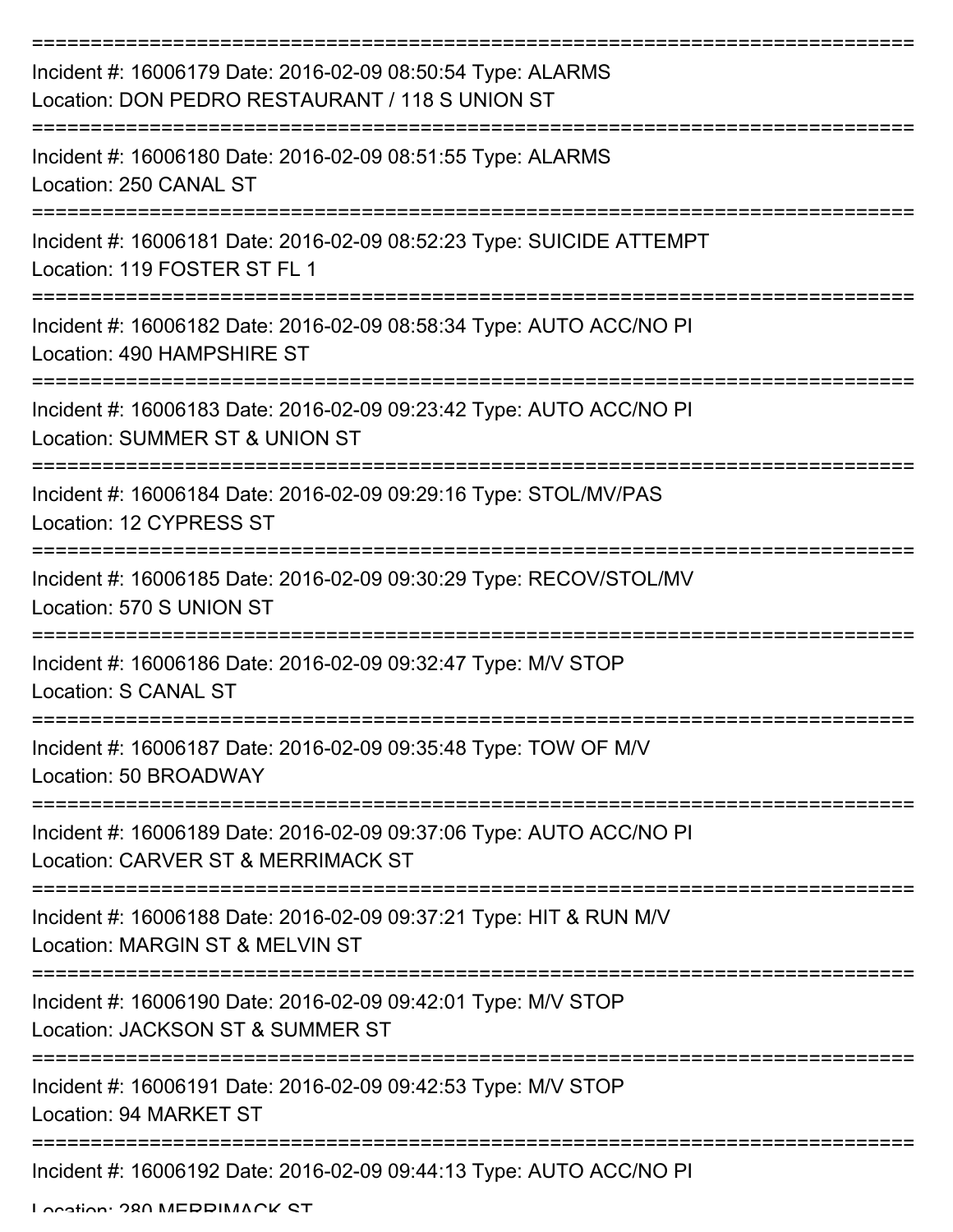| Incident #: 16006193 Date: 2016-02-09 09:53:22 Type: M/V STOP<br>Location: 616 ESSEX ST                      |
|--------------------------------------------------------------------------------------------------------------|
| Incident #: 16006194 Date: 2016-02-09 09:55:02 Type: M/V STOP<br>Location: S UNION ST & WINTHROP AV          |
| Incident #: 16006195 Date: 2016-02-09 09:57:10 Type: SPECIAL CHECK<br>Location: MCDONALDS / 50 BROADWAY      |
| Incident #: 16006196 Date: 2016-02-09 09:59:41 Type: STOLEN PROP<br>Location: 19 WINTER ST                   |
| Incident #: 16006197 Date: 2016-02-09 10:18:42 Type: M/V STOP<br>Location: S UNION ST & WINTHROP AV          |
| Incident #: 16006198 Date: 2016-02-09 10:22:59 Type: ALARMS<br>Location: 595 HAVERHILL ST                    |
| Incident #: 16006199 Date: 2016-02-09 10:27:31 Type: MV/BLOCKING<br>Location: CONGRESS ST & MAGNOLIA ST      |
| Incident #: 16006200 Date: 2016-02-09 10:29:25 Type: M/V STOP<br>Location: S UNION ST & WINTHROP AV          |
| Incident #: 16006201 Date: 2016-02-09 10:30:23 Type: CK WELL BEING<br>Location: 500 MERRIMACK ST             |
| Incident #: 16006202 Date: 2016-02-09 10:35:39 Type: M/V STOP<br>Location: 2WZ839 / S UNION ST & WINTHROP AV |
| Incident #: 16006203 Date: 2016-02-09 10:43:10 Type: M/V STOP<br>Location: S UNION ST & WINTHROP AV          |
| Incident #: 16006204 Date: 2016-02-09 11:00:01 Type: M/V STOP<br>Location: S UNION ST & WINTHROP AV          |
| Incident #: 16006205 Date: 2016-02-09 11:08:28 Type: SUS PERS/MV<br>Location: 17 WHITMAN ST                  |
| Incident #: 16006206 Date: 2016-02-09 11:08:57 Type: M/V STOP<br>Location: S UNION ST & WINTHROP AV          |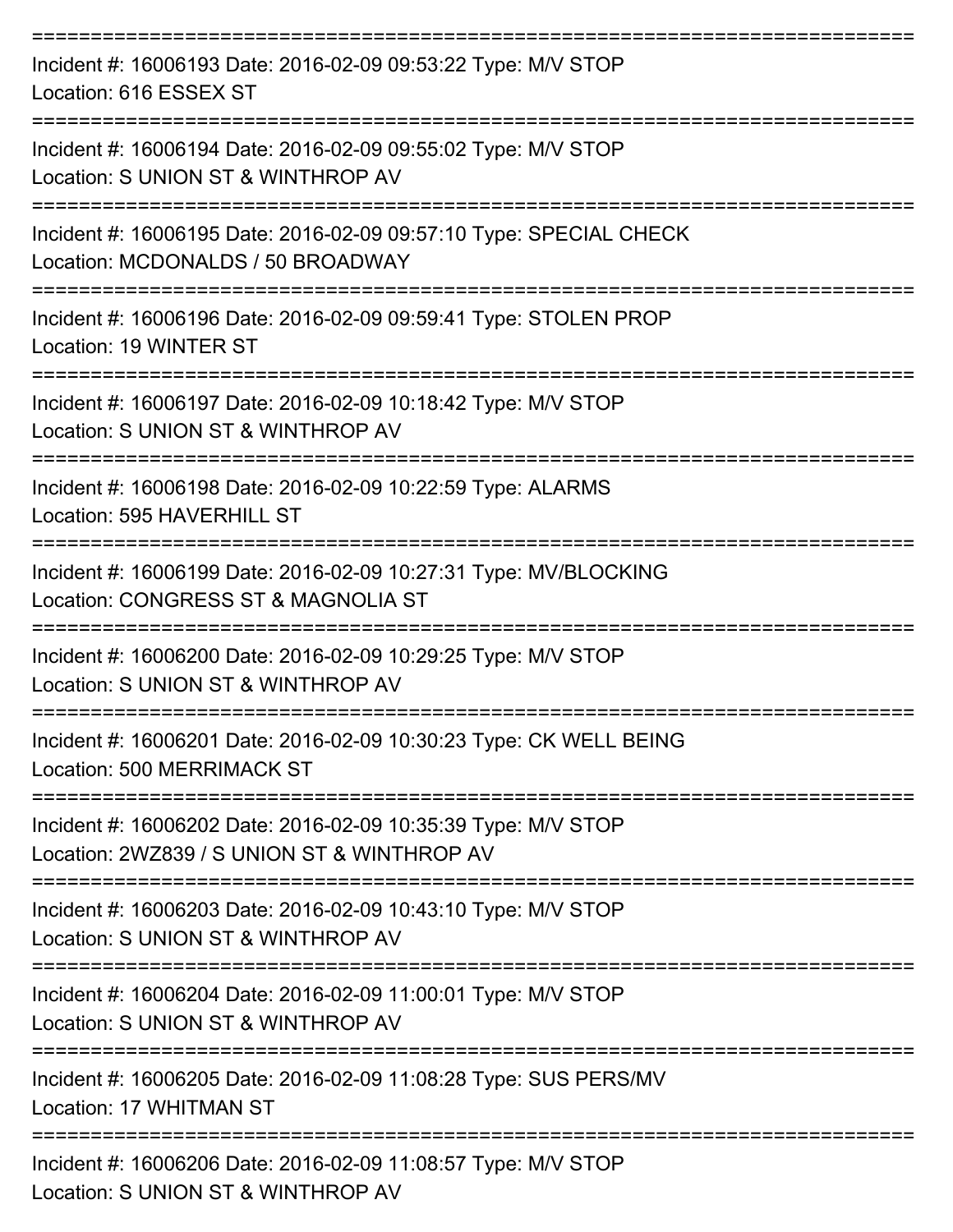| Incident #: 16006207 Date: 2016-02-09 11:16:59 Type: M/V STOP<br>Location: 425 S BROADWAY                                            |
|--------------------------------------------------------------------------------------------------------------------------------------|
| ====================================<br>Incident #: 16006208 Date: 2016-02-09 11:17:51 Type: RECOV/STOL/MV<br>Location: 12 CENTRE ST |
| -------------------<br>Incident #: 16006209 Date: 2016-02-09 11:25:33 Type: M/V STOP<br>Location: S UNION ST & WINTHROP AV           |
| Incident #: 16006210 Date: 2016-02-09 11:28:28 Type: HIT & RUN M/V<br>Location: 9 TREMONT ST                                         |
| Incident #: 16006211 Date: 2016-02-09 11:40:39 Type: M/V STOP<br>Location: S UNION ST & WINTHROP AV                                  |
| Incident #: 16006212 Date: 2016-02-09 11:48:48 Type: M/V STOP<br>Location: 312 LOWELL ST                                             |
| Incident #: 16006213 Date: 2016-02-09 11:58:30 Type: GENERAL SERV<br>Location: LAWRENCE HIGH SCHOOL / 71 N PARISH RD                 |
| Incident #: 16006214 Date: 2016-02-09 12:00:50 Type: SUS PERS/MV<br><b>Location: 41 LEXINGTON ST</b>                                 |
| Incident #: 16006215 Date: 2016-02-09 12:03:14 Type: B&E/MV/PAST<br>Location: 133 LEXINGTON ST                                       |
| Incident #: 16006216 Date: 2016-02-09 12:06:23 Type: DRUG OVERDOSE<br>Location: 141 AMESBURY ST #APT 207                             |
| Incident #: 16006218 Date: 2016-02-09 12:10:30 Type: SUS PERS/MV<br>Location: LAWRENCE ST & MAPLE ST                                 |
| Incident #: 16006217 Date: 2016-02-09 12:10:45 Type: SUS PERS/MV<br>Location: HAVERHILL ST & RAILROAD ST                             |
| Incident #: 16006219 Date: 2016-02-09 12:19:45 Type: UNKNOWN PROB<br>Location: 127 GARDEN ST FL 3                                    |
| Incident #: 16006220 Date: 2016-02-09 12:31:19 Type: THREATS<br>Location: 381 HAMPSHIRE ST #3                                        |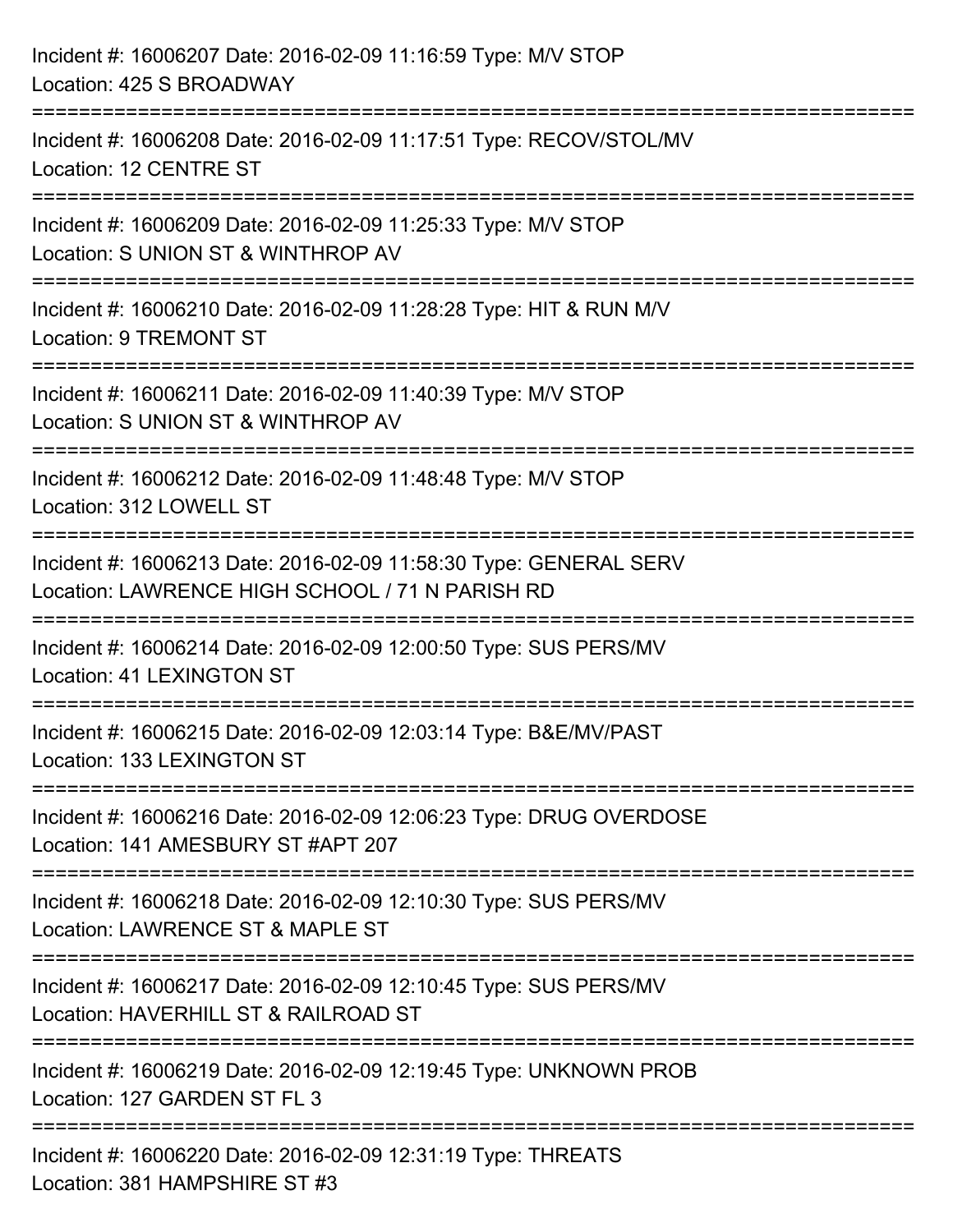| Incident #: 16006221 Date: 2016-02-09 12:41:30 Type: M/V STOP<br>Location: S UNION ST & WINTHROP AV                                     |
|-----------------------------------------------------------------------------------------------------------------------------------------|
| Incident #: 16006222 Date: 2016-02-09 12:48:00 Type: LOST PROPERTY<br>Location: 141 AMESBURY ST                                         |
| Incident #: 16006223 Date: 2016-02-09 12:50:16 Type: MV/BLOCKING<br>Location: 33 LENOX ST                                               |
| Incident #: 16006224 Date: 2016-02-09 12:52:21 Type: SUS PERS/MV<br><b>Location: LINCOLN CT</b>                                         |
| Incident #: 16006225 Date: 2016-02-09 12:54:12 Type: M/V STOP<br>Location: GENERAL ST & UNION ST<br>=================================== |
| Incident #: 16006226 Date: 2016-02-09 13:04:55 Type: ASSSIT OTHER PD<br>Location: 61 BRADFORD ST                                        |
| Incident #: 16006227 Date: 2016-02-09 13:09:12 Type: M/V STOP<br>Location: BROADWAY & CONCORD ST                                        |
| Incident #: 16006228 Date: 2016-02-09 13:16:42 Type: CK WELL BEING<br>Location: 105 HAWTHORNE WAY #2212                                 |
| Incident #: 16006229 Date: 2016-02-09 13:24:19 Type: AUTO ACC/UNK PI<br>Location: ARLINGTON ST & BROADWAY                               |
| Incident #: 16006230 Date: 2016-02-09 13:28:45 Type: MEDIC SUPPORT<br>Location: CORBETT RD & WEARE ST                                   |
| Incident #: 16006231 Date: 2016-02-09 13:33:08 Type: MEDIC SUPPORT<br>Location: JIMENEZ SUPER MARKET / 117 NEWBURY ST                   |
| Incident #: 16006232 Date: 2016-02-09 13:34:08 Type: ALARM/HOLD<br>Location: 775 ESSEX ST                                               |
| Incident #: 16006233 Date: 2016-02-09 13:44:22 Type: LOST PROPERTY<br>Location: 170 COMMON ST                                           |
| _____________________<br>Incident #: 16006234 Date: 2016-02-09 14:16:19 Type: HIT & RUN M/V<br>Location: 311 WATER ST                   |

===========================================================================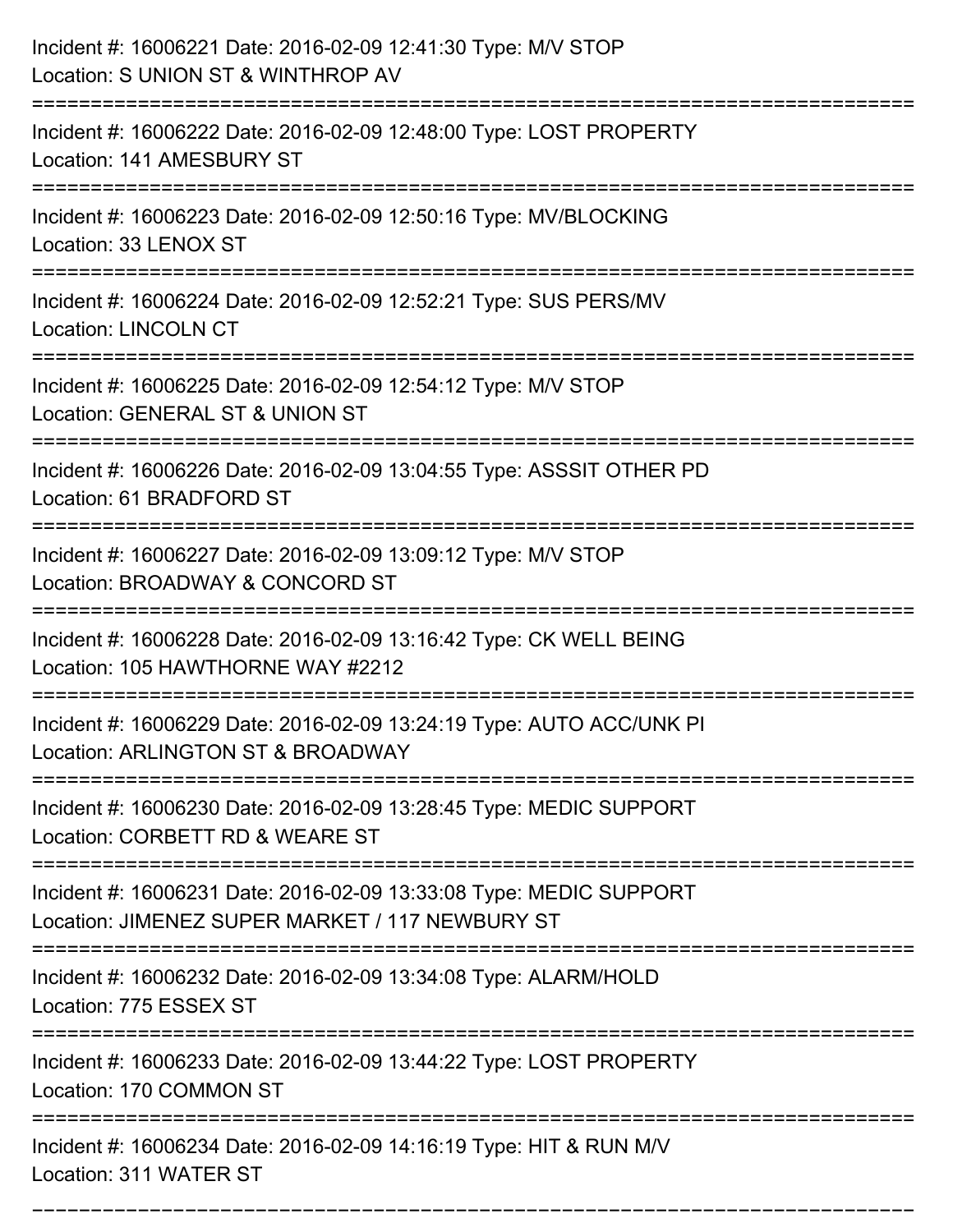| Incident #: 16006235 Date: 2016-02-09 14:39:19 Type: FIGHT<br>Location: 700 ESSEX ST                                                                                                  |
|---------------------------------------------------------------------------------------------------------------------------------------------------------------------------------------|
| Incident #: 16006236 Date: 2016-02-09 14:39:20 Type: MEDIC SUPPORT<br>Location: 630 ANDOVER ST                                                                                        |
| Incident #: 16006237 Date: 2016-02-09 14:59:28 Type: CK WELL BEING<br>Location: 105 HAWTHORNE WAY #2212<br>====================================<br>================================== |
| Incident #: 16006238 Date: 2016-02-09 14:59:44 Type: LARCENY/PAST<br>Location: 170 LAWRENCE ST                                                                                        |
| Incident #: 16006239 Date: 2016-02-09 15:02:36 Type: M/V STOP<br>Location: ANDOVER ST & BEACON AV<br>:============                                                                    |
| Incident #: 16006240 Date: 2016-02-09 15:03:07 Type: M/V STOP<br>Location: 700 ESSEX ST                                                                                               |
| Incident #: 16006241 Date: 2016-02-09 15:06:52 Type: LARCENY/PAST<br>Location: 172 LAWRENCE ST                                                                                        |
| Incident #: 16006242 Date: 2016-02-09 15:11:09 Type: WARRANT SERVE<br>Location: 19 BROOK ST                                                                                           |
| Incident #: 16006243 Date: 2016-02-09 15:14:30 Type: CK WELL BEING<br>Location: AMERICAN PROPERTIES TEAM INC. / 18 FRANKLIN ST #B301                                                  |
| Incident #: 16006244 Date: 2016-02-09 15:30:22 Type: DISTURBANCE<br>Location: 329 HIGH ST                                                                                             |
| Incident #: 16006245 Date: 2016-02-09 15:31:00 Type: LOST PROPERTY<br>Location: 90 LOWELL ST                                                                                          |
| Incident #: 16006246 Date: 2016-02-09 16:00:12 Type: HIT & RUN M/V<br>Location: INTERNATIONAL WY                                                                                      |
| Incident #: 16006247 Date: 2016-02-09 16:02:21 Type: ALARMS<br>Location: 68 KENT ST                                                                                                   |
| Incident #: 16006248 Date: 2016-02-09 16:04:43 Type: ROBBERY UNARM<br>Location: BURGER KING / 187 BROADWAY                                                                            |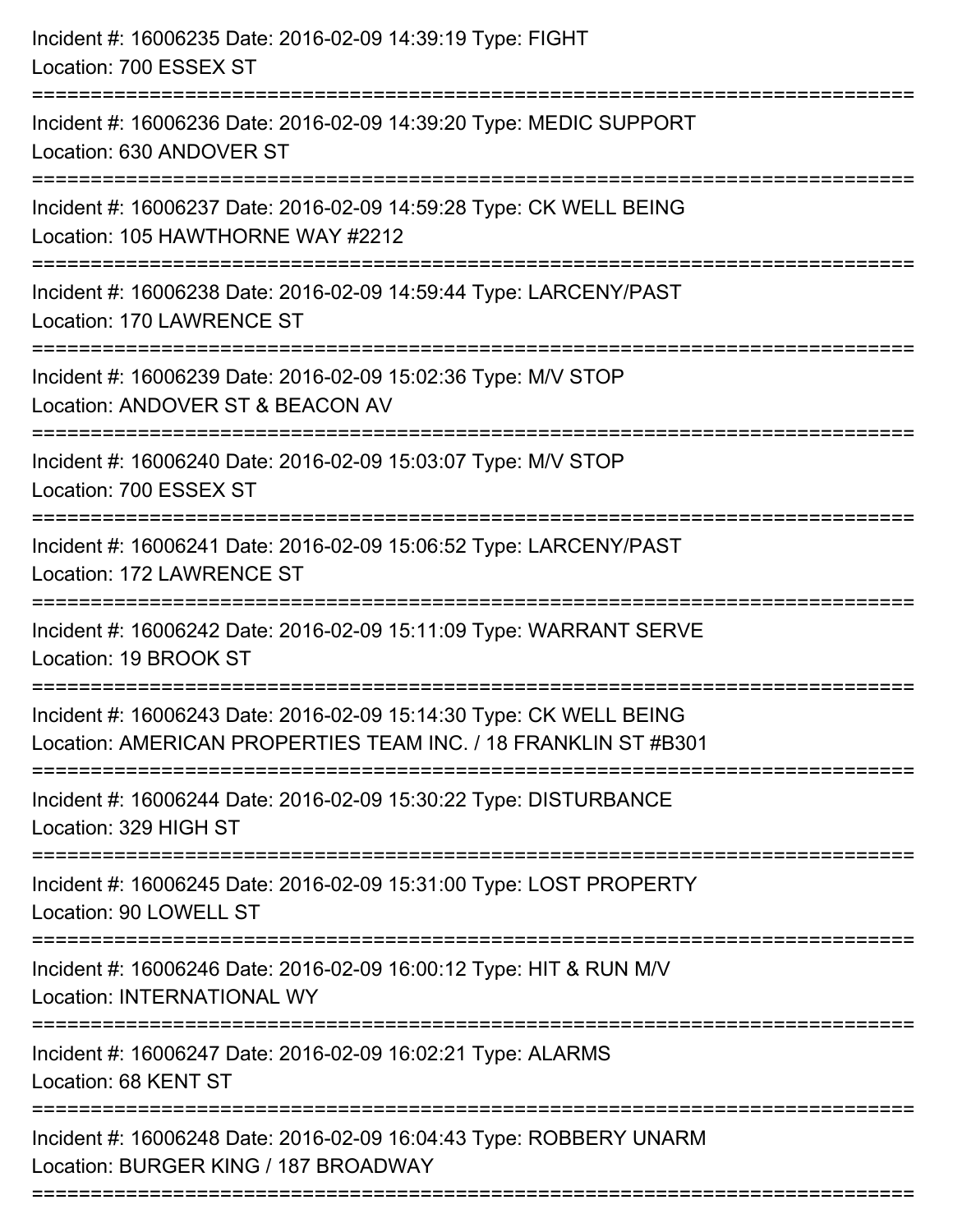Location: 169 HAVERHILL ST

| Incident #: 16006250 Date: 2016-02-09 16:26:08 Type: 209A/SERVE<br>Location: 16 BELMONT ST FL 3          |
|----------------------------------------------------------------------------------------------------------|
| Incident #: 16006251 Date: 2016-02-09 16:38:35 Type: COURT DOC SERVE<br>Location: 32 POPLAR ST           |
| Incident #: 16006252 Date: 2016-02-09 16:42:48 Type: FRAUD<br>Location: 36 HUDSON AV #3                  |
| Incident #: 16006253 Date: 2016-02-09 16:45:54 Type: COURT DOC SERVE<br>Location: 8 WILMOT ST            |
| Incident #: 16006254 Date: 2016-02-09 16:57:10 Type: 209A/SERVE<br>Location: 49 CENTRE ST                |
| Incident #: 16006255 Date: 2016-02-09 17:02:35 Type: 209A/SERVE<br>Location: 167 ESSEX ST #3             |
| Incident #: 16006256 Date: 2016-02-09 17:08:54 Type: WARRANT SERVE<br>Location: 90 LOWELL ST             |
| Incident #: 16006257 Date: 2016-02-09 17:26:21 Type: M/V STOP<br>Location: JAMAICA ST & S UNION ST       |
| Incident #: 16006258 Date: 2016-02-09 17:29:51 Type: SHOPLIFTING<br>Location: MARSHALLS / 73 WINTHROP AV |
| Incident #: 16006259 Date: 2016-02-09 17:51:54 Type: AUTO ACC/NO PI<br>Location: LAWRENCE ST & MAPLE ST  |
| Incident #: 16006260 Date: 2016-02-09 17:53:22 Type: M/V STOP<br><b>Location: GARFIELD ST</b>            |
| Incident #: 16006261 Date: 2016-02-09 17:55:20 Type: B&E/MV/PAST<br>Location: 133 LEXINGTON ST           |
| Incident #: 16006262 Date: 2016-02-09 18:10:45 Type: MV/BLOCKING<br>Location: 42 MORTON ST               |
|                                                                                                          |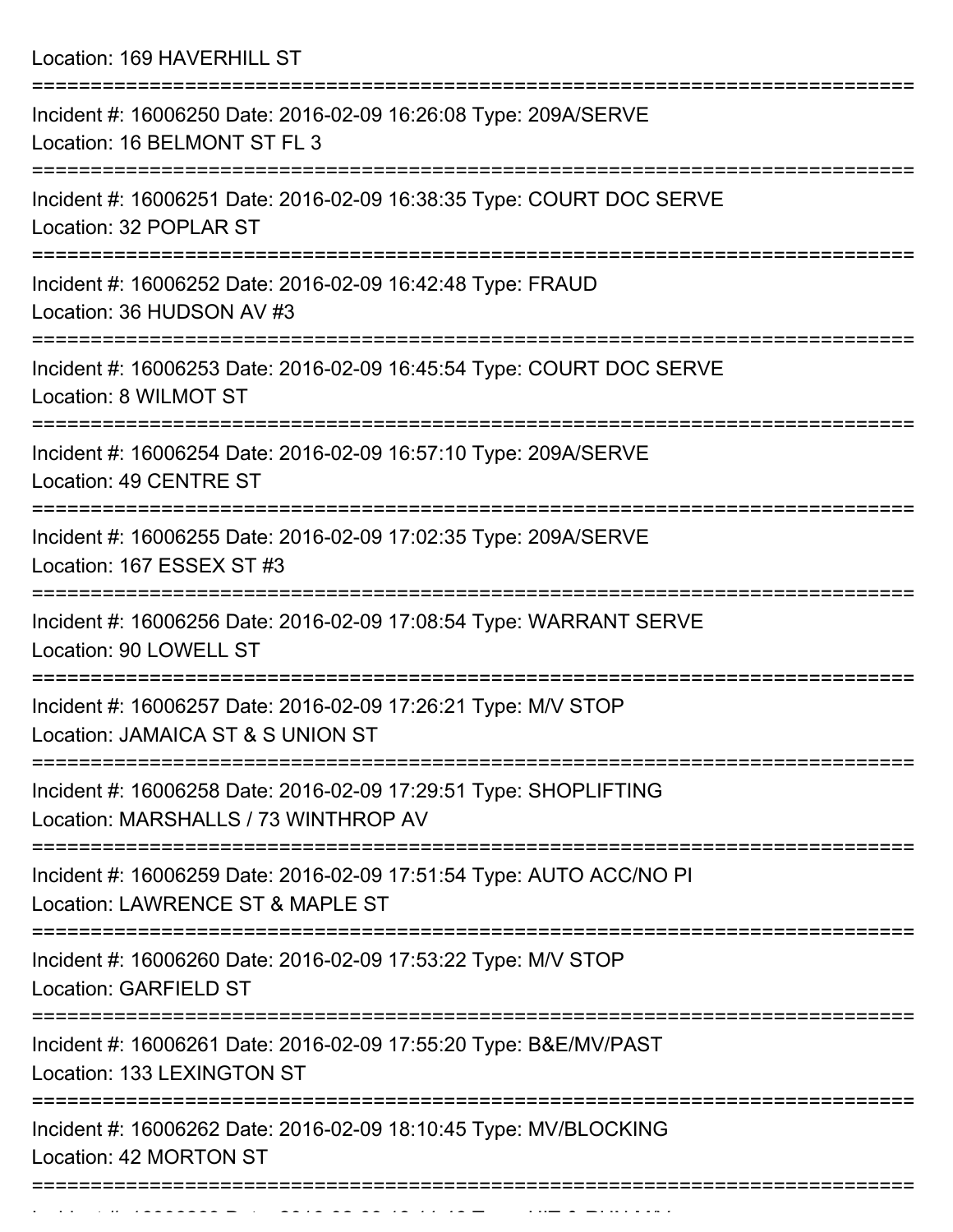Location: 24 LENOX ST =========================================================================== Incident #: 16006264 Date: 2016-02-09 18:15:31 Type: UNWANTEDGUEST Location: 279 PARK ST FL 3 =========================================================================== Incident #: 16006265 Date: 2016-02-09 18:36:54 Type: HIT & RUN M/V Location: 303 MERRIMACK ST =========================================================================== Incident #: 16006266 Date: 2016-02-09 19:11:02 Type: ALARM/BURG Location: ATRACTIVO BOUTIQUE / 105 ESSEX ST #B =========================================================================== Incident #: 16006268 Date: 2016-02-09 19:11:51 Type: COURT DOC SERVE Location: 58 BIGELOW ST =========================================================================== Incident #: 16006267 Date: 2016-02-09 19:11:52 Type: HIT & RUN M/V Location: 84 HAVERHILL ST =========================================================================== Incident #: 16006269 Date: 2016-02-09 19:25:34 Type: COURT DOC SERVE Location: 144 S UNION ST =========================================================================== Incident #: 16006270 Date: 2016-02-09 19:34:43 Type: COURT DOC SERVE Location: 30 OSGOOD ST =========================================================================== Incident #: 16006271 Date: 2016-02-09 19:47:28 Type: UNKNOWN PROB Location: TRIPOLI BAKERY INC / 106 COMMON ST =========================================================================== Incident #: 16006272 Date: 2016-02-09 19:52:11 Type: 209A/SERVE Location: 12 FLORENCE AV =========================================================================== Incident #: 16006273 Date: 2016-02-09 19:59:25 Type: M/V STOP Location: BROADWAY & METHUEN ST =========================================================================== Incident #: 16006274 Date: 2016-02-09 19:59:50 Type: NOTIFICATION Location: 8 DIAMOND ST #15 =========================================================================== Incident #: 16006275 Date: 2016-02-09 20:05:34 Type: MAN DOWN Location: WENDY'S / 99 WINTHROP AV =========================================================================== Incident #: 16006276 Date: 2016-02-09 20:08:41 Type: 209A/SERVE

Location: 805 ESSEX ST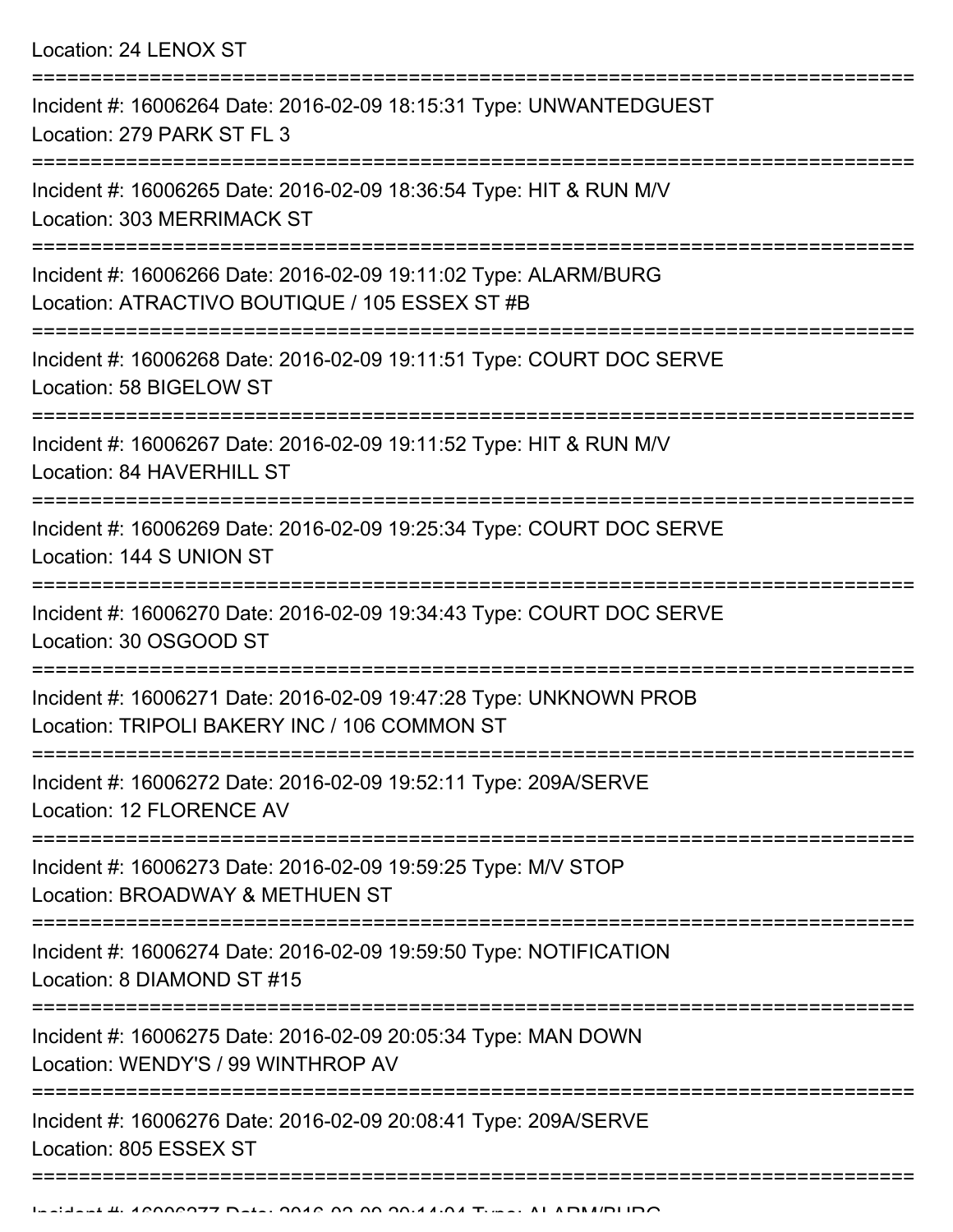| Location: RESD; LOPEZ, YISELYS / 207 CRAWFORD ST                                                          |
|-----------------------------------------------------------------------------------------------------------|
| Incident #: 16006279 Date: 2016-02-09 20:24:22 Type: ALARM/HOLD<br>Location: 105 JACKSON ST               |
| Incident #: 16006280 Date: 2016-02-09 20:24:22 Type: WOMAN DOWN<br>Location: 39 FALMOUTH ST FL 3          |
| Incident #: 16006281 Date: 2016-02-09 20:48:37 Type: ALARM/BURG<br>Location: 105 ESSEX ST                 |
| Incident #: 16006282 Date: 2016-02-09 21:07:25 Type: WARRANT SERVE<br>Location: 55 KNOX ST                |
| Incident #: 16006283 Date: 2016-02-09 21:16:37 Type: M/V STOP<br>Location: FOSTER ST & MARKET ST          |
| Incident #: 16006284 Date: 2016-02-09 21:28:29 Type: UNWANTEDGUEST<br>Location: 39 BROOKFIELD ST #1 FL 1  |
| Incident #: 16006285 Date: 2016-02-09 22:14:54 Type: ALARM/HOLD<br>Location: 308 LOWELL ST                |
| Incident #: 16006286 Date: 2016-02-09 22:25:17 Type: CK WELL BEING<br>Location: ANCHOR AUTO / 140 WEST ST |
| Incident #: 16006287 Date: 2016-02-09 22:36:41 Type: SUS PERS/MV<br>Location: 141 AMESBURY ST FL 6        |
| Incident #: 16006288 Date: 2016-02-09 23:09:13 Type: DRUG VIO<br>Location: 39 BROOKFIELD ST #1            |
| Incident #: 16006289 Date: 2016-02-09 23:13:08 Type: M/V STOP<br>Location: MERRIMACK ST & S BROADWAY      |
| Incident #: 16006290 Date: 2016-02-09 23:16:40 Type: MV/BLOCKING<br>Location: 142 MARGIN ST               |
| Incident #: 16006291 Date: 2016-02-09 23:20:25 Type: ALARM/BURG<br>Location: TARBOX SCHOOL / 59 ALDER ST  |
| Incident #: 16006292 Date: 2016-02-09 23:24:56 Type: DOMESTIC/PROG                                        |